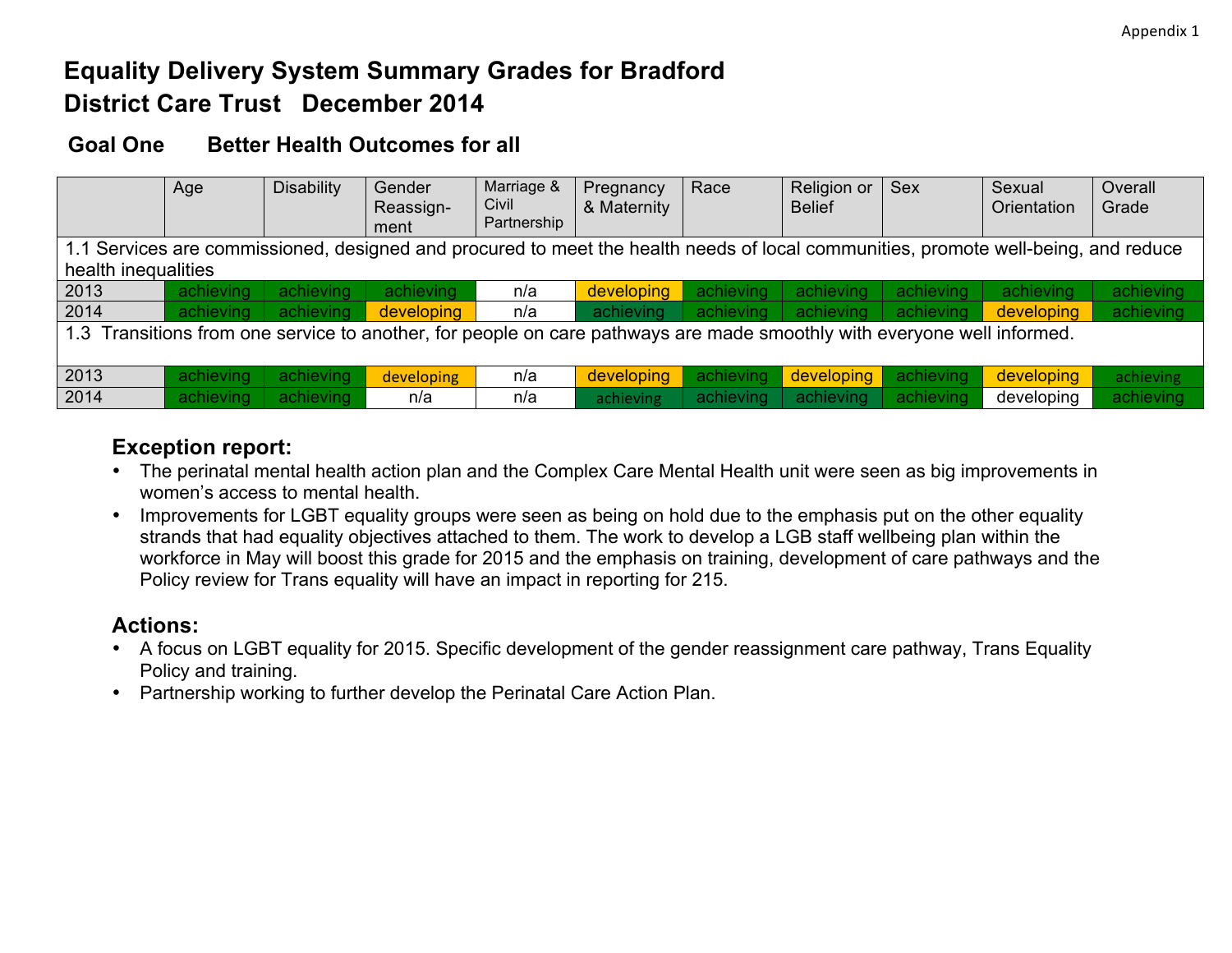# **Goal Two Improved Patient Access and Experience**

|                                                                                                                                                                                                     | Age       | <b>Disability</b> | Gender<br>Reassign-<br>ment | Marriage &<br>Civil<br>Partnership | Pregnancy<br>& Maternity | Race             | Religion or<br><b>Belief</b> | <b>Sex</b> | Sexual<br>Orientation | Overall<br>Grade |
|-----------------------------------------------------------------------------------------------------------------------------------------------------------------------------------------------------|-----------|-------------------|-----------------------------|------------------------------------|--------------------------|------------------|------------------------------|------------|-----------------------|------------------|
| 2.1: Patients, carers and communities can readily access services, and should not be denied access on unreasonable grounds                                                                          |           |                   |                             |                                    |                          |                  |                              |            |                       |                  |
| 2013                                                                                                                                                                                                | achieving | achieving         | achieving                   | n/a                                | achieving                | achieving        | achieving                    | developing | achieving             | achieving        |
| 2014                                                                                                                                                                                                | n/a       | achieving         | n/a                         | n/a                                | <b>Achieving</b>         | <b>Achieving</b> | n/a                          | achieving  | n/a                   | achieving        |
| 2.2. Patients are informed and supported to be as involved as they wish to be in their diagnosis and decisions about their care, and to<br>exercise choice about treatments and places of treatment |           |                   |                             |                                    |                          |                  |                              |            |                       |                  |
| 2013                                                                                                                                                                                                | Achieving | Achieving         | <b>Achieving</b>            | n/a                                | achieving                | developing       | achieving                    | achieving  | developing            | developing       |
| 2014                                                                                                                                                                                                | n/a       | n/a               | n/a                         | n/a                                | n/a                      | developing       | n/a                          | n/a        | n/a                   | developing       |

### **Exception report:**

• The objectives relating to access and experience did not include those protected characteristics that are marked n/a, they have not been included in the grading process. Representatives from those groups were involved in the discussion and the outcome of that will be included in the review of objectives in 2015.

### **Actions**

• To analyse the Friends and Family Test data by equality strand.

# **Goal Three Empowered, engaged and well supported staff**

|                                                                                                                                  | Age | <b>Disability</b>    | Gender     | Marriage &  | Pregnancy   | Race       | Religion  | <b>Sex</b> | Sexual      | Overall    |
|----------------------------------------------------------------------------------------------------------------------------------|-----|----------------------|------------|-------------|-------------|------------|-----------|------------|-------------|------------|
|                                                                                                                                  |     |                      | Reassign-  | Civil       | & Maternity |            | or Belief |            | Orientation | Grade      |
|                                                                                                                                  |     |                      | ment       | Partnership |             |            |           |            |             |            |
| 3.1: Fair NHS recruitment and selection processes lead to a more representative workforce at all levels, occupations and grades. |     |                      |            |             |             |            |           |            |             |            |
| 2013                                                                                                                             |     | achieving developing | developing | achieving   | achieving   | developing | developi  | Achieving  | developing  | developing |
|                                                                                                                                  |     |                      |            |             |             |            | na        |            |             |            |
| 2014                                                                                                                             | n/a | n/a                  | n/a        | n/a         | n/a         | achieving  | n/a       | n/a        | n/a         | achieving  |
| 3.3: Training development opportunities are taken up and positively evaluated by all staff                                       |     |                      |            |             |             |            |           |            |             |            |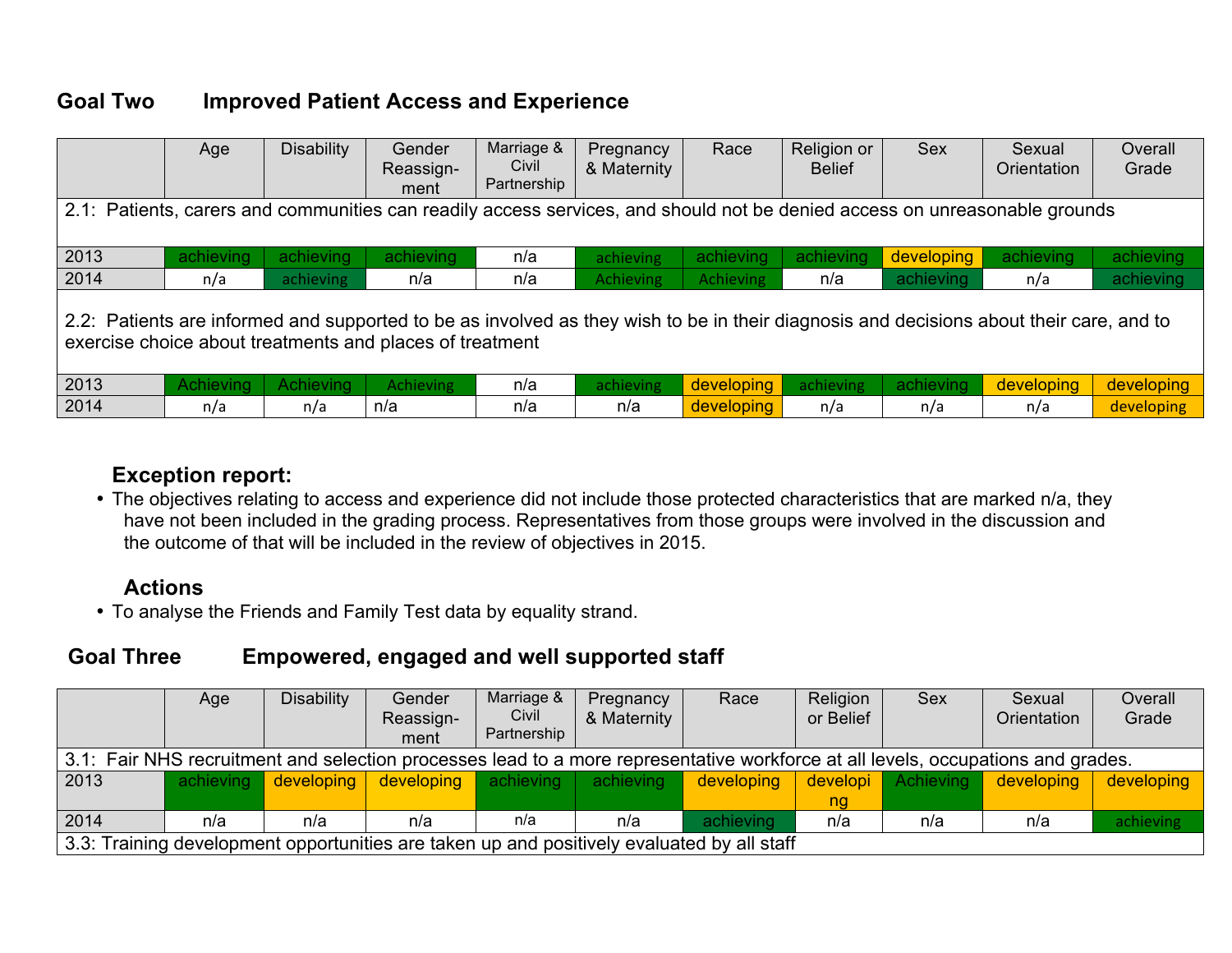| 2013                                                                                           | achieving                                                                   | developing        | achieving                   | achieving                          | achieving                | Achieving  | <b>Achievin</b>              | achieving  | achieving             | achieving        |
|------------------------------------------------------------------------------------------------|-----------------------------------------------------------------------------|-------------------|-----------------------------|------------------------------------|--------------------------|------------|------------------------------|------------|-----------------------|------------------|
| 2014                                                                                           | n/a                                                                         | n/a               | n/a                         | n/a                                | n/a                      | developing | n/a                          | n/a        | n/a                   | developing       |
| 3.4: When at work staff are free from abuse, harassment, bullying and violence from any source |                                                                             |                   |                             |                                    |                          |            |                              |            |                       |                  |
| 2013                                                                                           | achieving                                                                   | achieving         | achieving                   | achieving                          | achieving                | developing | developin<br>g               | developing | developing            | achieving        |
| 2014                                                                                           | developing                                                                  | developing        | developing                  | developing                         | developing               | developing | developin                    | developing | developing            | developing       |
|                                                                                                | Age                                                                         | <b>Disability</b> | Gender<br>Reassign-<br>ment | Marriage &<br>Civil<br>Partnership | Pregnancy<br>& Maternity | Race       | Religion or<br><b>Belief</b> | <b>Sex</b> | Sexual<br>Orientation | Overall<br>Grade |
|                                                                                                | 3.6: Staff report positive experiences of their membership of the workforce |                   |                             |                                    |                          |            |                              |            |                       |                  |
| 2013                                                                                           | developing                                                                  | developing        | achieving                   | achieving.                         | achieving                | achieving  | achieving                    | developing | developing            | developing       |
| 2014                                                                                           | developing                                                                  | developing        | developing                  | developing                         | developing               | developing | developing                   | developing | developing            | developing       |

# **Exception Report**

- The equality objective relating to 3.1, 3.3 is 'Reduce inequalities experienced by BME staff and job applicants' therefore information about this group was graded. Information about all other protected characteristics performance was presented and discussed to inform the development of objectives for 2016 and the work to ensure compliance with the Equality Act 2010.
- Although there was no specific objective for 3.3 and 3.6 the steering group agree to look at all equality strands for this outcome. For all protected characteristics differences in response to the questions relating to this outcome were identified resulting in a developing grade.

### **Actions**

• Further investigations and action to be taken regarding the inequalities identified for men and disabled staff.